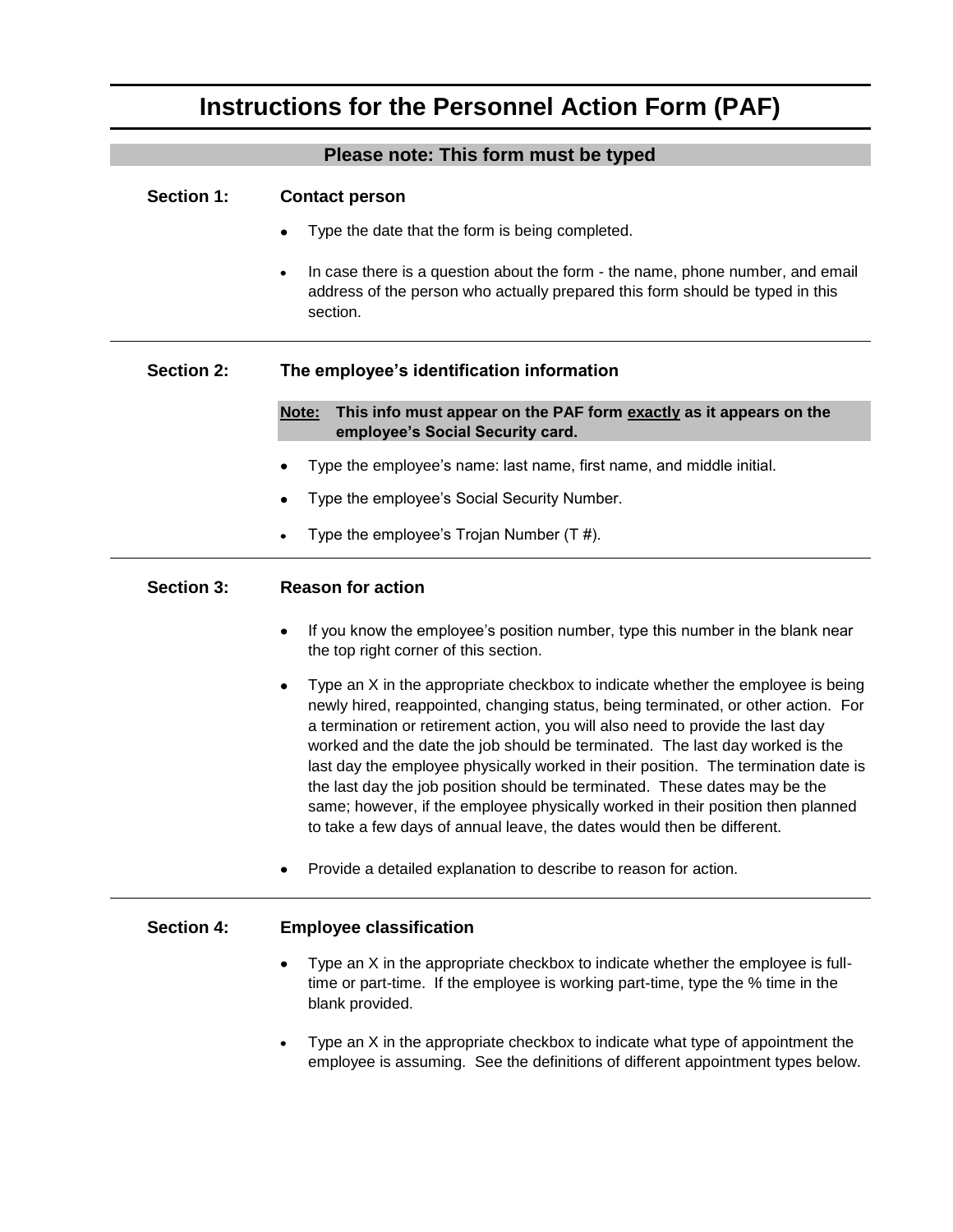#### **Non-instructional employees:**

*Classified –* A 12-month employee who holds a position with state ranking; for example, Secretary I, Custodial Worker I, Administrative Secretary, Financial Aid Officer, etc. This employee classification is non-exempt according to the Fair Labor Standards Act (FLSA) guidelines.

*Grad Assistant* – Any paid graduate student falls into this category, even if the graduate student is teaching for the university.

*Stipend* – A detailed description/definition can be found at: [http://xena.ualr.edu/hrs/forms/Stipend\\_Procedures.doc](http://xena.ualr.edu/hrs/forms/Stipend_Procedures.doc)

*Non-Classified (non-faculty)* – A 12-month professional employee who does not hold faculty rank. This employee classification is exempt according to the Fair Labor Standards Act (FLSA) guidelines.

*Non-Classified (faculty)* – A 12-month administrative employee who holds faculty rank but is not considered to be an instructional employee; for example, Chancellor, Vice Chancellors, Associate Vice Chancellors, Deans, Librarians, etc. (Department Chairs, however, are considered to be instructional employees; see the listing for Faculty below.) This employee classification is exempt according to the Fair Labor Standards Act (FLSA) guidelines.

#### **Instructional employees:**

*Faculty* – Any teaching employee who holds faculty rank, including Department Chairs.

*Lecturer/Adjunct* – Any teaching employee who does not hold faculty rank and is not a graduate assistant.

#### **Hourly employees:**

*Hourly Labor* – A temporary employee working for hourly pay whose employment is not part of a federal work study financial aid package.

*Work Study* – A student whose employment is part of a federal work study financial aid package.

## **Section 5: Contract period for instructional employees**

 $\bullet$ If you checked one of the instructional employee boxes in Section 4, type an X in the appropriate checkbox to indicate the length of the employee's contract period.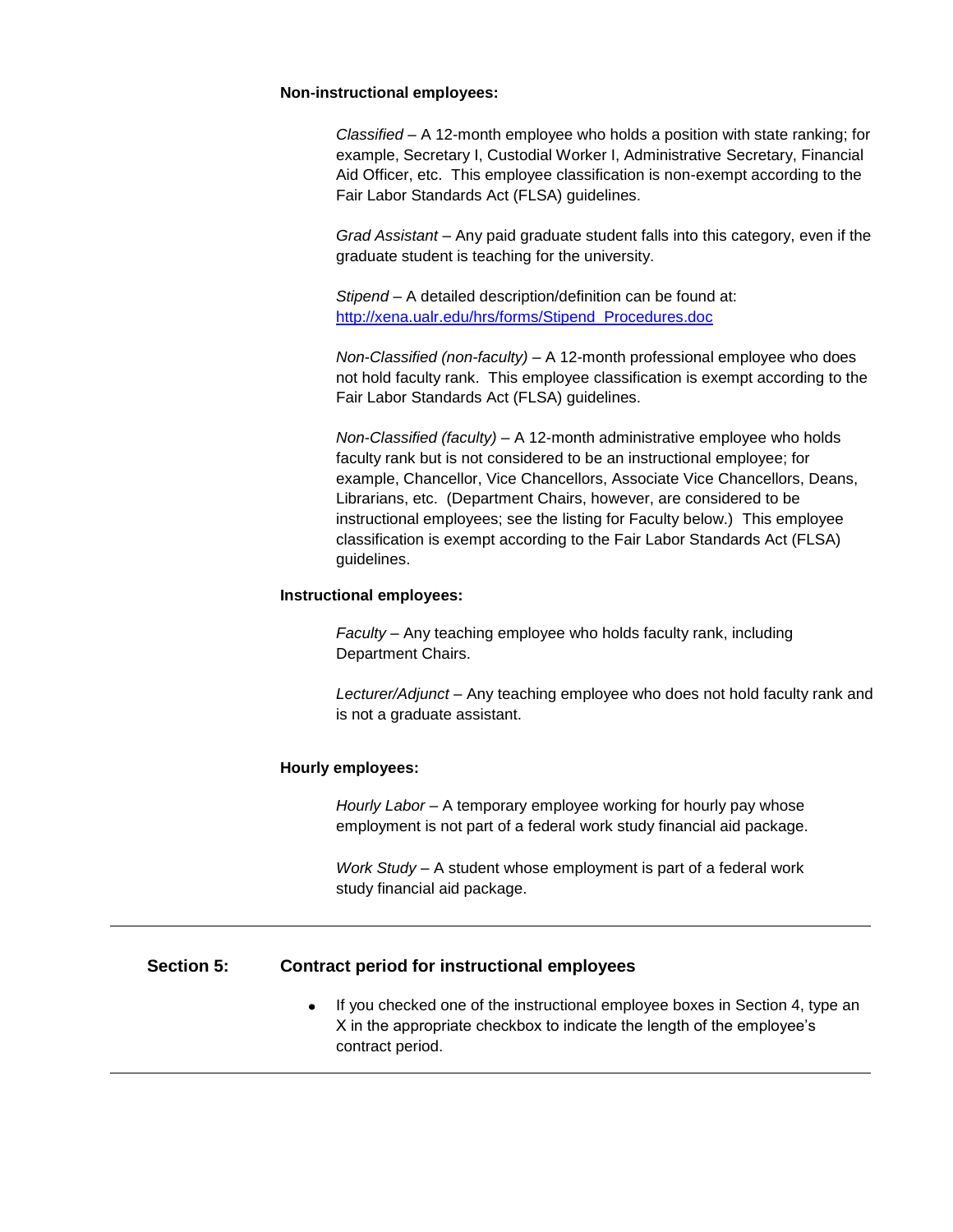# **Section 6: Proposed status**

### **Note: If the Reason for Action is Termination or Retirement, leave this section blank for benefits eligible positions.**

- In the right hand corner of this section, type the organization number for the campus department where the employee's home department is and the employee's Time Sheet (WTE) organization number.
- Type the name of the department or unit where the employee is going to be working.
- Type the **actual pay title** of the employee's position. Please **DO NOT** use the working title. If you need to indicate the working title, type the actual pay title **first** then a / following with the working title. Example: Research Associate/Director of Disney World.
- Type the full annual salary **or** hourly rate if it is an hourly employee.
- List the dates when the appointment will begin and end, followed by the FOAPAL that will support the employee's salary/pay during the contract period.
- If you need to list two or more FOAPALs, type the percentage of the salary coming from each FOAPAL in the % Salary column. (Make sure that the percentages you list add up to a total of 100%.)
- Indicate the total dollars that will come from each FOAPAL in the Dollars Encumbered column. Add the total dollars encumbered and enter this figure on the Total line in the bottom right-hand corner of the section. If you need assistance in calculating the dollars encumbered, contact the Budget Office at 569-8426 or [budget@ualr.edu](mailto:budget@ualr.edu) and request a calculation spreadsheet.
- If you are filling out a PAF for an hourly employee, the Dollars Encumbered column cannot be left blank.

## **Section 7: Current status**

Complete this section using the information from the employee's current position. Refer to the instructions provided in Section 6 to determine what information is required in each blank.

#### **Section 8: Funding source for budget transfer (if applicable)**

If you will be transferring funds from another FOAPAL, list that FOAPAL number here. Provide the name of the FOAPAL account, and be sure to obtain a signature from the person who controls that account.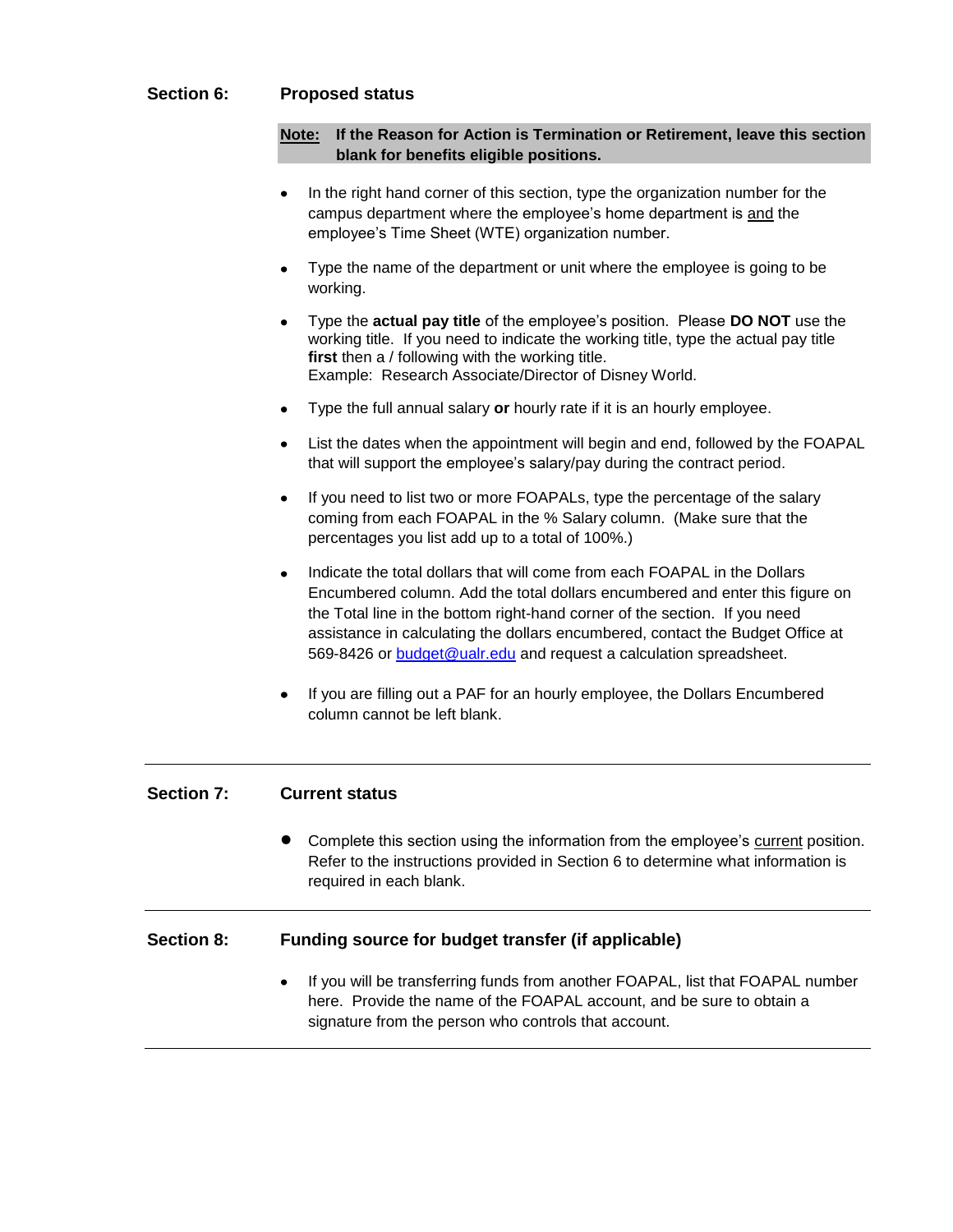# **Section 9: Grant funded position**

Type an X in the appropriate checkbox to indicate whether this position is being funded by a grant. If you check Yes, ORSP **must** sign the PAF before it goes to the Vice Chancellor.

## **Section 10: Signatures**

Send the form out for signatures in the order that they appear in this section.

For hourly employees, only the Department Head or Supervisor's signature is required, unless the hourly rate is above \$10.49.

## **Note: Effective immediately, ALL signatures are required. The only exceptions are hourly employees with an hourly rate below \$10.49, or the funding source is not grant; therefore, not requiring ORSP signature.**

| Step 1: | Department head or supervisor signature |
|---------|-----------------------------------------|
|---------|-----------------------------------------|

- Step 2: Dean or Associate Vice Chancellor signature
- Step 3: ORSP signature (if applicable)
- Step 4: Vice Chancellor signature

# **Complete and correct PAFs will be processed as follows:**

- Step 5: Department of Human Resources processes and initials
- Step 6: Budget Office processes and initials
- Step 7: Payroll Office processes and initials

Print the copies on NCR paper in the following order: White (payroll); Green (HRS); Blue (your copy); Canary (VC): Pink (Budget); Goldenrod (HRS)

**Important Note: Incomplete PAFs will not be processed, including but not limited to missing signatures. Incorrect PAFs will not be processed, including but not limited to printing on the wrong side of the NCR paper causing written information or signatures not to transfer to all six copies.**

> Human Resource Questions: call 569-3180 Budget Questions: call 569-8426 Payroll Questions: call 569-3136

Employment is subject to applicable policies of the Board of Trustees of the University of Arkansas including, without limitation, Board Policy 405.4, Employment Periods, and further to applicable policies of the University of Arkansas at Little Rock.

HRPAFI.01.12.2012 MC